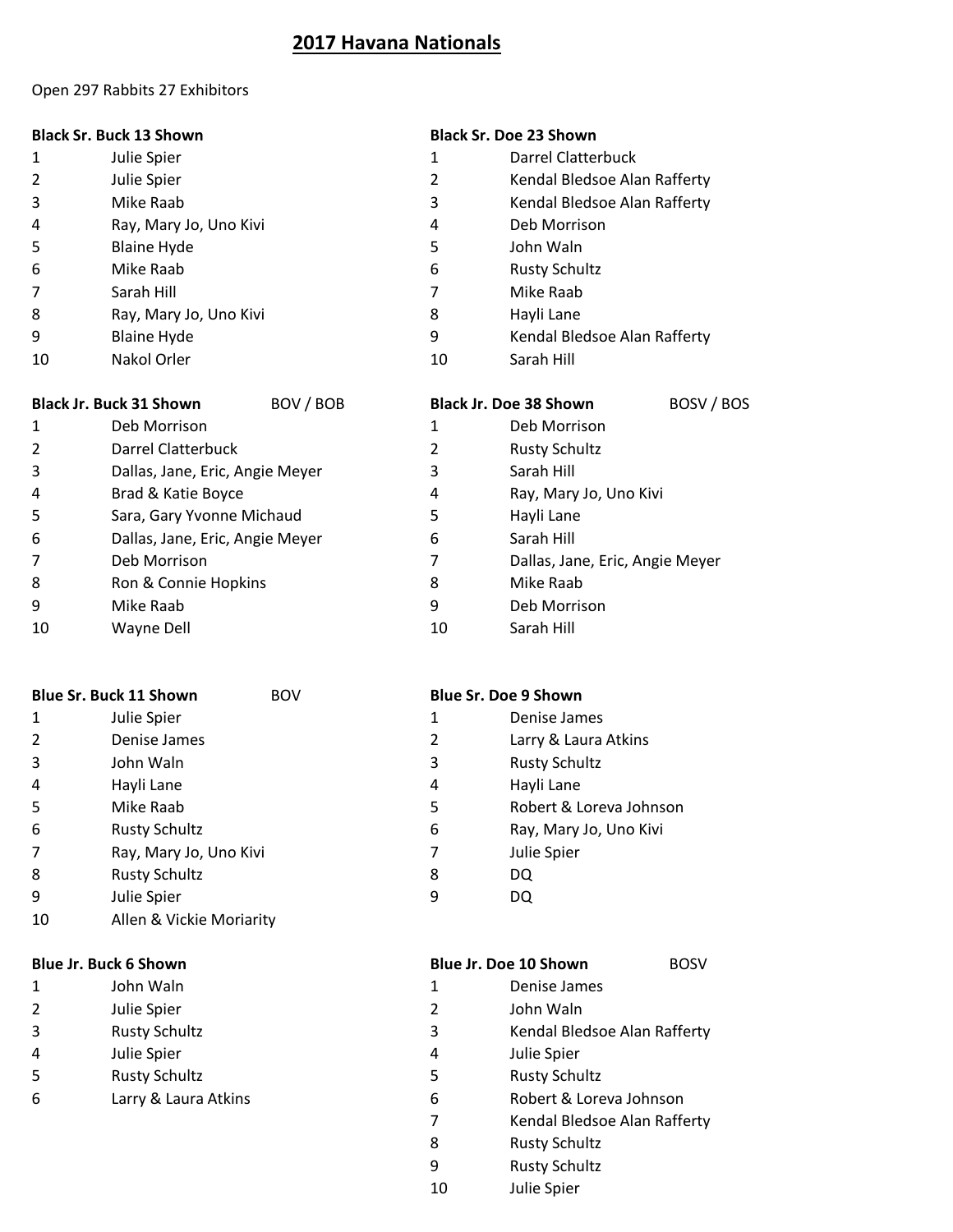|                | Broken Sr. Buck 17 Shown     |    | <b>Broken Sr. Doe 19 Shown</b> | <b>BOSV</b> |
|----------------|------------------------------|----|--------------------------------|-------------|
| 1              | Sarah Hill                   | 1  | John Waln                      |             |
| $\overline{2}$ | John Waln                    | 2  | <b>Tiffany Bohlmann</b>        |             |
| 3              | John Waln                    | 3  | Mike Raab                      |             |
| 4              | Julie Spier                  | 4  | John Waln                      |             |
| 5              | Sarah Hill                   | 5  | Denise James                   |             |
| 6              | Brad & Katie Boyce           | 6  | Ray, Mary Jo, Uno Kivi         |             |
| 7              | Brad & Katie Boyce           | 7  | Nakol Orler                    |             |
| 8              | Mike Raab                    | 8  | Darrell Clatterbuck            |             |
| 9              | Kendal Bledsoe Alan Rafferty | 9  | Brad & Katie Boyce             |             |
| 10             | Ron & Connie Hopkins         | 10 | <b>Rusty Schultz</b>           |             |

| Broken Jr. Buck 23 Shown |              |  |  |  |
|--------------------------|--------------|--|--|--|
| 1                        | Wayne Dell   |  |  |  |
| 2                        | Deb Morrison |  |  |  |
| 3                        | Sarah Hill   |  |  |  |
| 4                        | Sarah Hill   |  |  |  |
| 5                        | Julie Spier  |  |  |  |
| 6                        | Deb Morrison |  |  |  |

- 7 Darrell Clatterbuck 7 Deb Morrison 8 Nakol Orler 8 Bob Boston
- 
- 

## **Chocolate Sr. Buck 7 Shown** BOV **Chocolate Sr. Doe 14 Shown**

| 1 | Kendal Bledsoe Alan Rafferty |
|---|------------------------------|
| 2 | Denise James                 |
| 3 | <b>Tiffany Bohlmann</b>      |
| 4 | Mike Raab                    |
| 5 | Sara, Gary Yvonne Michaud    |
| 6 | Brad & Katie Boyce           |
| 7 | Sara, Gary Yvonne Michaud    |
|   |                              |

| 1 | Denise James                    |
|---|---------------------------------|
| 2 | Hayli Lane                      |
| 3 | Julie Spier                     |
| 4 | Dallas, Jane, Eric, Angie Meyer |
| 5 | <b>Rusty Schultz</b>            |
| 6 | <b>Rusty Schultz</b>            |
| 7 | Hayli Lane                      |
| 8 | <b>Bob Boston</b>               |
| 9 | Julie Spier                     |
|   |                                 |

## **Broken Jr. Doe 26 Shown**

- 1 Deb Morrison
- 2 Kendal Bledsoe Alan Rafferty
- 3 Deb Morrison
- 4 Kendal Bledsoe Alan Rafferty
- 5 Brad & Katie Boyce
- 6 Deb Morrison 6 Sarah Hill
	-
	-
- 9 Brad & Katie Boyce 9 Ron & Connie Hopkins
- 10 Julie Spier 10 Hayli Lane

- 1 Kendal Bledsoe Alan Rafferty 1 Kendal Bledsoe Alan Rafferty
- 2 Mike Raab
- 3 Dianna Gauntt
- 4 Denise James
- 5 Rusty Schultz
- 6 **Dallas, Jane, Eric, Angie Meyer**
- 7 Rusty Schultz
- 8 Sara, Gary Yvonne Michaud
- 9 Blaine Hyde
- 10 Dallas, Jane, Eric, Angie Meyer

## **Chocolate Jr. Buck 9 Shown Chocolate Jr. Doe 18 Shown** BOSV

- 1 Denise James 1 Denise James
- 2 Denise James
- 3 Julie Spier 3 Julie Spier
- 4 Denise James
- 5 Hayli Lane
- 6 Kendal Bledsoe Alan Rafferty
- 7 Bob Boston
- 8 Hayli Lane
- 9 Hayli Lane
- 10 Nakol Orler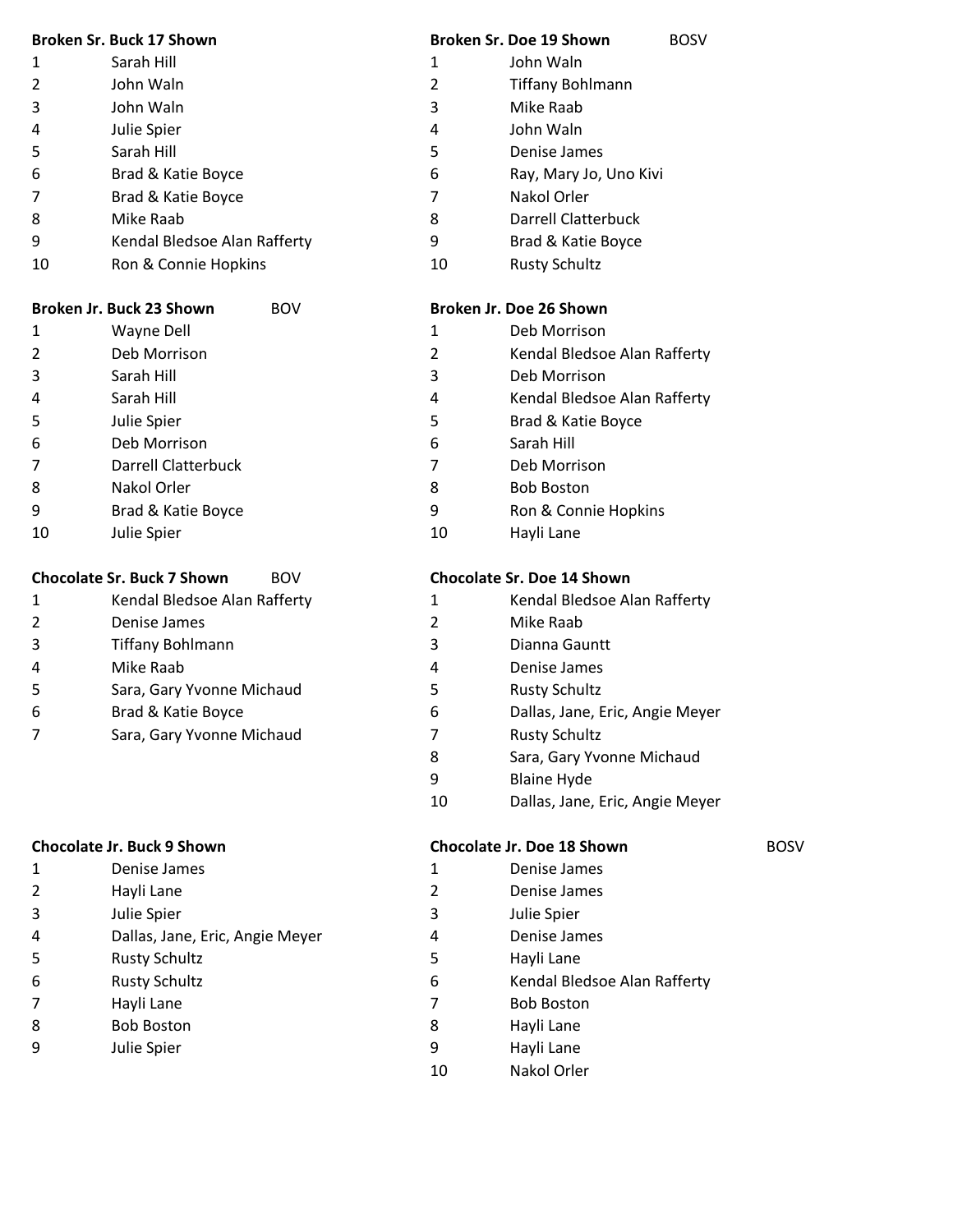| Lilac Sr. Buck 2 Shown |                         | <b>BOV</b> |   | Lilac Sr. Doe 2 Shown        |             |
|------------------------|-------------------------|------------|---|------------------------------|-------------|
| 1                      | Julie Spier             |            | 1 | Julie Spier                  |             |
| 2                      | <b>Tiffany Bohlmann</b> |            | 2 | Kendal Bledsoe Alan Rafferty |             |
|                        | Lilac Jr. Buck 4 Shown  |            |   | Lilac Jr. Doe 5 Shown        | <b>BOSV</b> |
| 1                      | <b>Tiffany Bohlmann</b> |            | 1 | <b>Tiffany Bohlmann</b>      |             |
| 2                      | Julie Spier             |            | 2 | Julie Spier                  |             |
| 3                      | Julie Spier             |            | 3 | <b>Tiffany Bohlmann</b>      |             |
| 4                      | Julie Spier             |            | 4 | Kendal Bledsoe Alan Rafferty |             |
|                        |                         |            | 5 | Julie Spier                  |             |
|                        |                         |            |   |                              |             |

### **Fur 28 Shown**

- Deb Morrison
- Kendal Bledsoe Alan Rafferty
- Deb Morrison
- Darrell Clatterbuck
- Dallas, Jane, Eric, Angie Meyer
- Blaine Hyde
- Rusty Schultz
- Julie Spier
- Kendal Bledsoe Alan Rafferty
- Julie Spier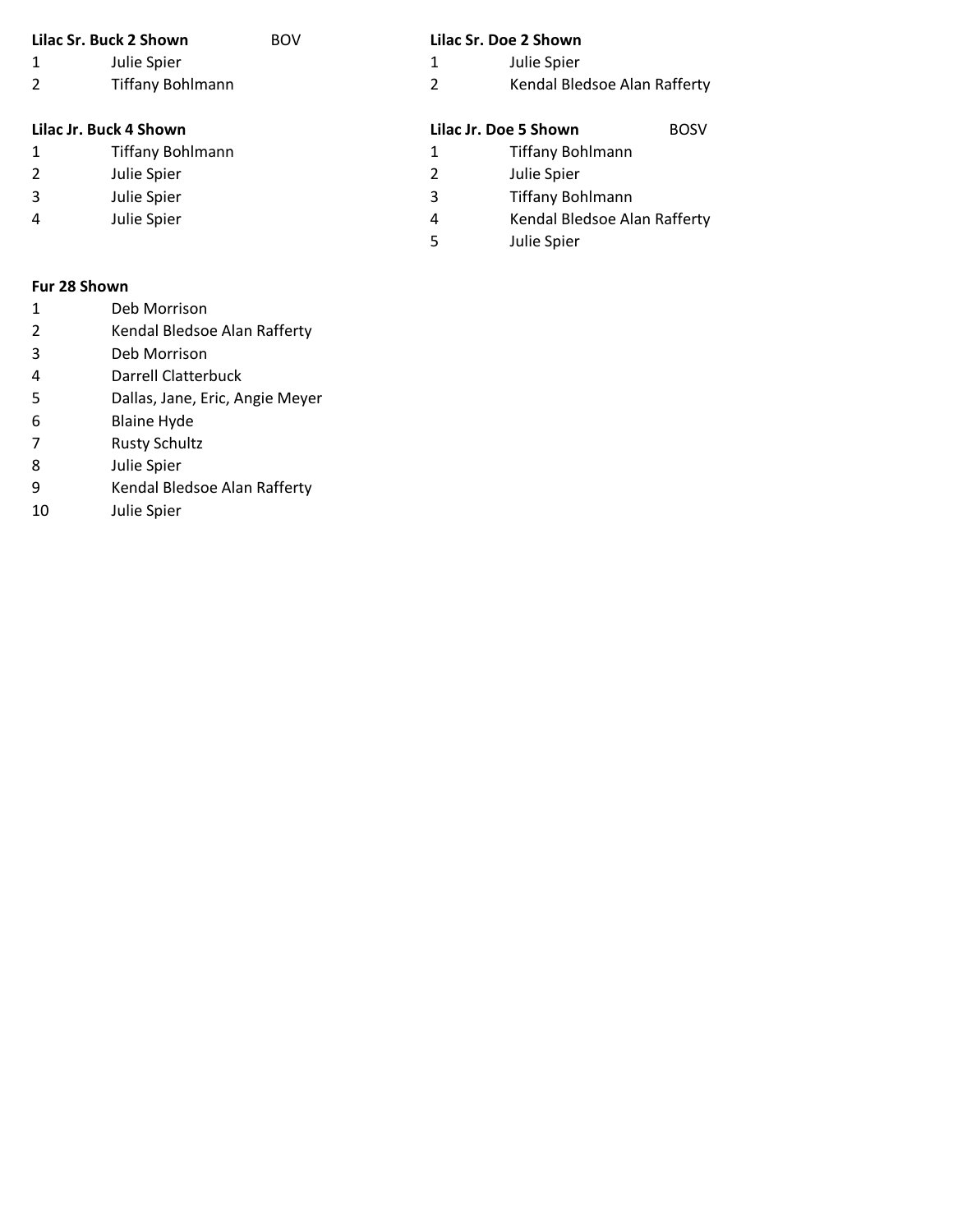#### Youth 86 Rabbits 14 Exhibitors

| <b>Black Sr. Buck 7 Shown</b> | <b>Black Sr. Doe 14 Shown</b> | BOV. BOB |
|-------------------------------|-------------------------------|----------|
|                               |                               |          |

- 
- 1 Madelynn Yalowitz 1 Taylor Matthew
- 2 Madelynn Yalowitz 2 Madelynn Yalowitz
- 3 Madelynn Yalowitz 3 Madelynn Yalowitz
- 4 Codi Viehmann 4 Madelynn Yalowitz
- 5 Shawn Schlickman 5 Madelynn Yalowitz
- 6 Madelynn Yalowitz 6 Gracie & Mattie Teeter
- 7 DQ 7 Codi Viehmann
	- 8 Madelynn Yalowitz
	- 9 Shawn Schlickman
	- 10 Gracie & Mattie Teeter

Karlee Wigton Mollie Judd Codi Viehmann Karlee Wigton Shawn Schlickman

Erin, Emma & Weston Johnson

|                | <b>Black Jr. Buck 8 Shown</b> | <b>BOSV</b> |   | <b>Black Jr. Doe 7 Shown</b> |
|----------------|-------------------------------|-------------|---|------------------------------|
| 1              | Mollie Judd                   |             | 1 | Erin, Emma                   |
| $\overline{2}$ | Codi Viehmann                 |             | 2 | Karlee Wigt                  |
| 3              | Mollie Judd                   |             | 3 | Mollie Judc                  |
| 4              | Codi Viehmann                 |             | 4 | Codi Viehm                   |
| 5              | <b>Taylor Matthew</b>         |             | 5 | Karlee Wigt                  |
| 6              | Erin, Emma & Weston Johnson   |             | 6 | Shawn Schl                   |
| $\overline{7}$ | Connor & Noah Weaver          |             | 7 | DQ                           |
| 8              | DQ                            |             |   |                              |

| <b>Blue Sr. Doe 7 Shown</b> |                   |  |  |
|-----------------------------|-------------------|--|--|
| 1                           | Madelynn Yalowitz |  |  |
| $\mathcal{P}$               | Shawn Schlickman  |  |  |
| 3                           | DQ                |  |  |
| 4                           | DQ                |  |  |
| 5                           | DQ                |  |  |
| 6                           | DQ                |  |  |
|                             |                   |  |  |
|                             |                   |  |  |

### **Blue Jr. Buck 0 Shown Blue Jr. Doe 1 Shown**

1 1 Kasey Johnson-Atkins

|   | Broken Sr. Buck 8 Shown           | <b>BOV BOS</b> | <b>Broken Sr. Doe</b> |      |
|---|-----------------------------------|----------------|-----------------------|------|
|   | Madelynn Yalowitz                 |                |                       | Ma   |
| 2 | Madelynn Yalowitz                 |                | 2                     | Erir |
| 3 | <b>Gracie &amp; Mattie Teeter</b> |                | 3                     | Тау  |
| 4 | Roy Schlickman                    |                | 4                     | Ave  |
| 5 | Teryn Halliburton                 |                | 5                     | Sha  |
| 6 | DQ                                |                | 6                     | Sha  |
|   | DQ                                |                |                       | Roy  |
| 8 | DQ                                |                | 8                     | DQ   |

**Blue Sr. Buck 4 Shown** BOV

1 Madelynn Yalowitz 1 Madelynn Yalowitz 2 Madelynn Yalowitz 3 Gracie & Mattie Teeter 4 Shawn Schlickman

- 1 Mollie Judd 1 Mollie Judd 2 Mollie Judd
- 
- 

# **Broken Sr. Buck 8 Shown** BOV BOS **Broken Sr. Doe 8 Shown**

- 1 Madelynn Yalowitz 1 Madelynn Yalowitz
- 2 Erin, Emma, Weston, Johnson
- 3 Taylor Mathew
- 4 Roy Schlickman 4 Avery Schlickman
- 5 Shawn Schlickman
- 6 Shawn Schlickman
- 7 Roy Schlickman
	-

| <b>Broken Jr. Buck 3 Shown</b> |             | Broken Jr. Doe 3 Shown |               | <b>BOSV</b> |
|--------------------------------|-------------|------------------------|---------------|-------------|
|                                | Mollie Judd |                        | Mollie Judd   |             |
|                                | Mollie Judd |                        | Karlee Wigton |             |
|                                | DO          |                        | DO            |             |